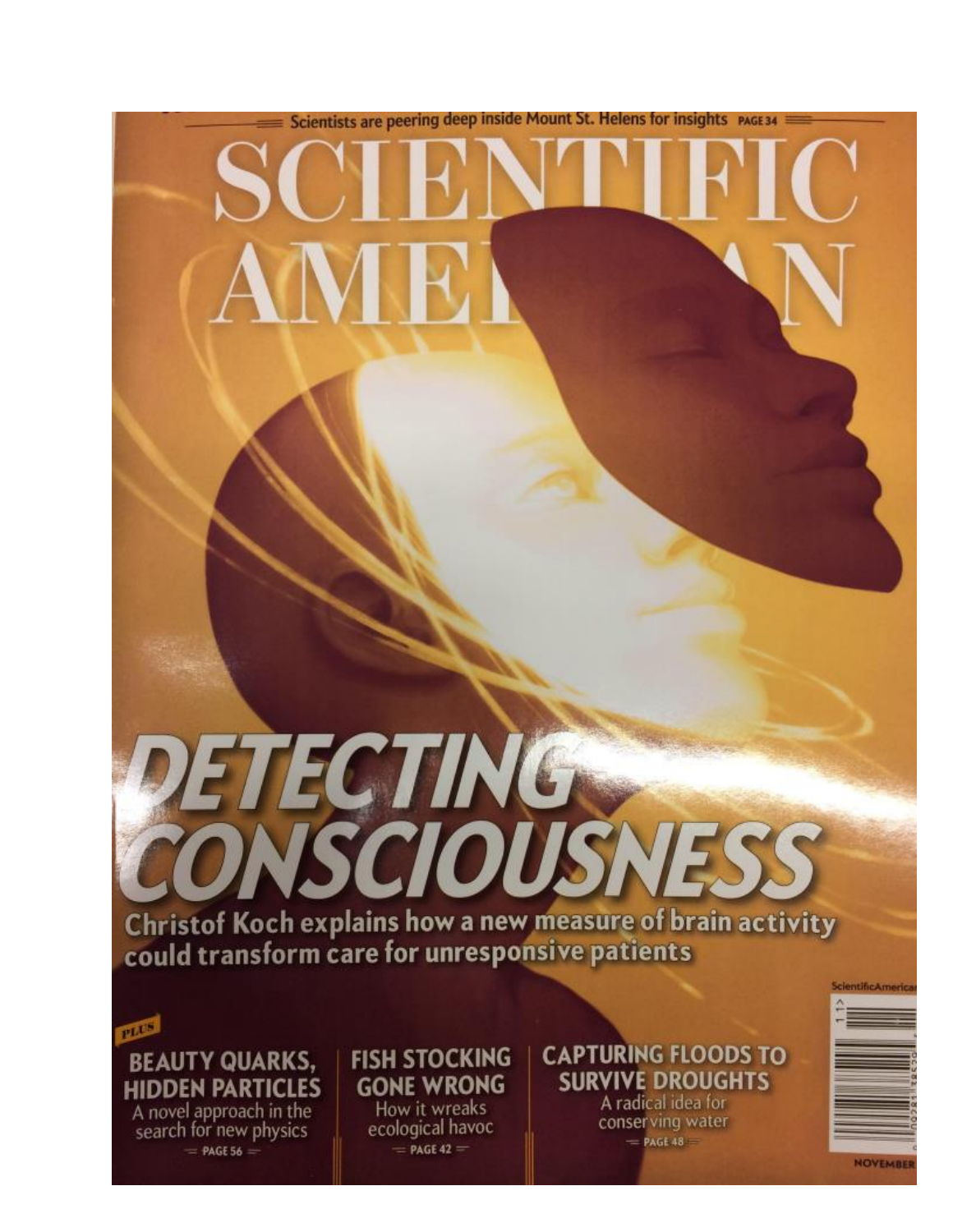

Zapping the brain with magnetic pulses while measuring its electrical activity is proving to be a reliable way to detect consciousness

### *By Christof Koch*

*Illustration by Ashley Mackenzie*

**Even with access** to brain-imaging tools, a physician can have difficulty establishing whether a severely braininjured patient is conscious of his or her surroundings.

**A technology** to address this gap in care would, in principle, determine whether a patient is deeply asleep or anesthetized or has lost consciousness because of damage to the brain.

**IN BRIEF**

**Over the past few years** development of what might be called "consciousness meters" opens the possibility of reliable detection devices that can be used in medical settings.

**Physicians and family members**  might use such technologies to help them make decisions about care for the tens of thousands of patients unable to communicate their needs.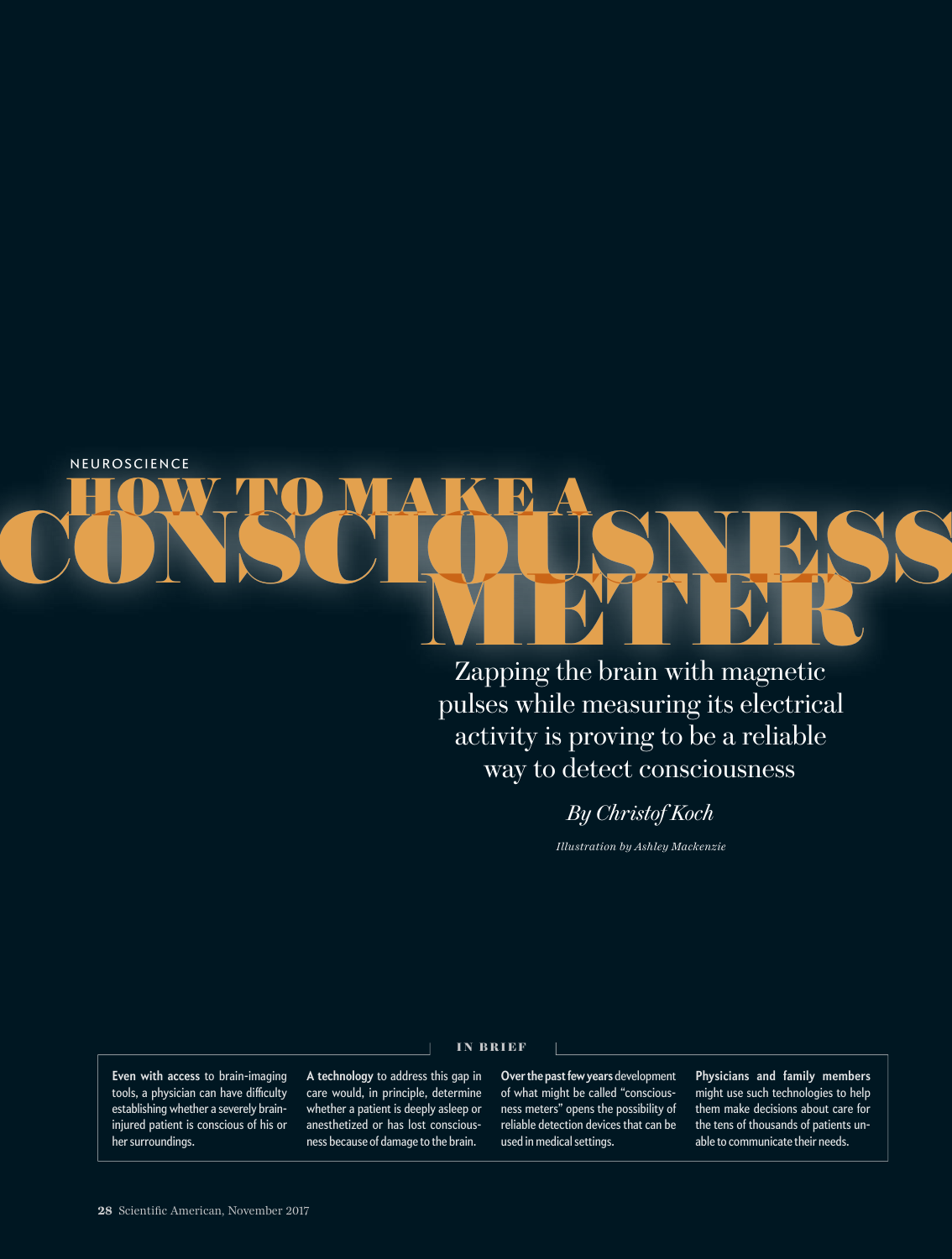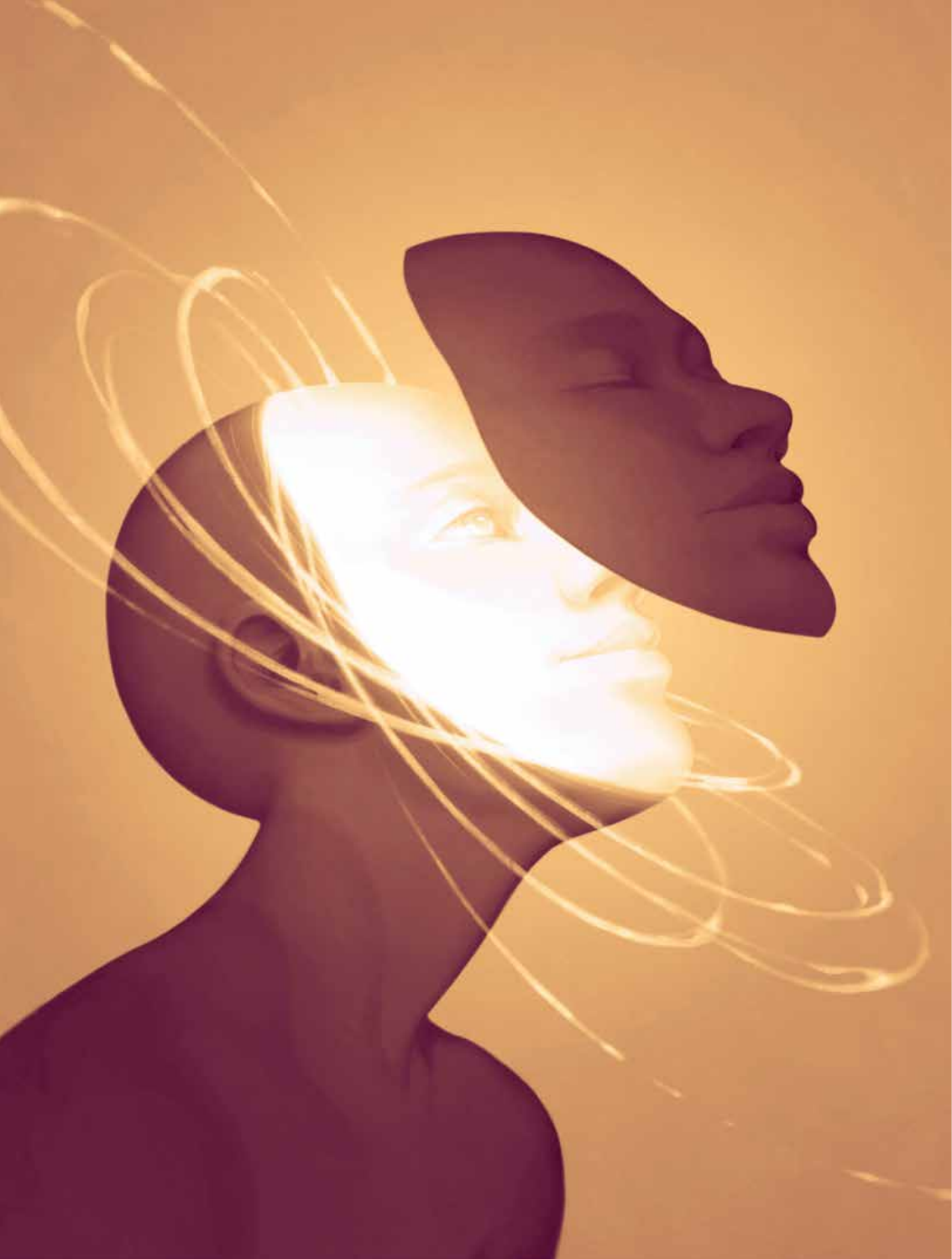**Christof Koch** is chief scientist and president of the Allen institute for Brain Science in Seattle. He serves on *Scientific American*'s board of advisers.



**Christof Kechis chief Schrist and pesident of the Allen issue for Schrist and pesident of the Schrist Many times over.**<br>
IHAVE DIED MANY TIMES OVER. EVERY NIGHT WHEN I LAY DOWN MY WEARY SELF TO REST,<br>
IMME DIED MANY TIMES my consciousness is extinguished. I experience nothing until I wake up inside my sleeping body—in a dream disconnected from the external world. Or later consciousness resurfaces in the morning on return to the wakening world.

Daily life contains many such experiences. In my childhood, I had an appendectomy and was anesthetized—my consciousness was switched off and, following the surgery, was restored. A fading memory from my teenage years places me in the back seat of a Renault that is driving down a tree-lined avenue in North Africa. Suddenly, the scenery changes abruptly. I'm on the same street, seeing things now from the ground up. The car had hit a tree, ejecting me onto the cobblestones, and I lost consciousness.

Many readers will have had similar recollections of consciousness lost and regained. We are used to the diurnal cycle of waking, sleeping and dreaming. But that experience is not the same for everyone. For some patients with brain trauma, consciousness flees for days, weeks or longer.

In practice, a clinician may have difficulty establishing whether someone is quietly sleeping, anesthetized or severely brain-injured. Is a person lying with eyes open experiencing anything, no matter the content, or has the conscious mind fled the body and no one is home?

Ideally, a technology could be devised to serve as a form of consciousness meter to answer these questions. At first, the idea of the equivalent of a blood pressure cuff for consciousness might seem absurd. But the development of several technologies in recent years has raised real prospects for detectors that meet the criteria for consciousness meters—devices useful in medical or research settings to determine whether a person is experiencing anything at all. This ability to detect consciousness could also help physicians and family members make decisions about how to care for tens of thousands of uncommunicative patients.

#### **RECORDING BRAIN WAVES**

Contemplating the possibility of a consciousness meter requires consideration of the internal dynamics of our mental life, activity that waxes and wanes within fractions of a second, dictating the measuring of those fluctuating brain signals at a similar timescale. The most important physiological tool to infer consciousness from probing the brain has been, and continues to be, the electroencephalogram (EEG).

The EEG was developed by German psychiatrist Hans Berger, whose lifelong quest was to uncover the link between objective brain activity and subjective phenomena. He recorded the first ever brain waves of a patient in 1924 but, filled with doubt, did not publish his findings until 1929. The rest is history, as the EEG became the foundational tool of an entire field of medicine called clinical neurophysiology, although Berger was never accorded any significant recognition in Nazi Germany and hanged himself in 1941, despite being nominated for the Nobel Prize several times.

There are, of course, other ways to record brain activity besides the venerable EEG. The most common tools measure the dynamics of blood flowing inside the brain with magnetic scanners or track the magnetic field around the brain with magnetoencephalography (MEG). Yet these instruments, as well as more recently emerging techniques such as near-infrared spectroscopy, come with methodological and practical issues that precludes their routine clinical use for the time being.

The EEG measures the tiny voltage fluctuations (10 to 100 microvolts) generated by electrical activity across the neocortex, the brain's outer surface, which is responsible for perception, action, memory and thought. The main actors whose collective electrical activity is thought to be responsible for the EEG signals, via a mechanism known as volume conduction, are cortical pyramidal neurons, named because of their tetrahedral shape. Contributions from deeper structures, such as the thalamus, have to be inferred indirectly, through their action on cortical cells. The technology functions by placing electrodes directly on the scalp—that is, without the need for invasive surgery to penetrate the skull. With the move toward high-density EEG setups—with up to 256 electrodes—maps showing the distribution of electrical activity across the brain have become commonplace.

Still, placing the electrodes with their wet, conductive gel onto the scrubbed skin of the head is cumbersome, timeconsuming, and prone to produce errors if the electrodes move, all of which limits the technology. With today's more sensitive dry electrodes, the EEG has morphed from a clinical tool into a consumer device that can be used for hours at a time for biofeedback—allowing athletes or do-it-yourself "brain hackers" to focus their thoughts or insomniacs to track, deepen and extend their naturally occurring sleep.

From the late 1940s onward, detection of an "activated EEG" signal was the surest sign of a conscious subject. This state is characterized by low-voltage, rapid upand-down fluctuating waves that are de-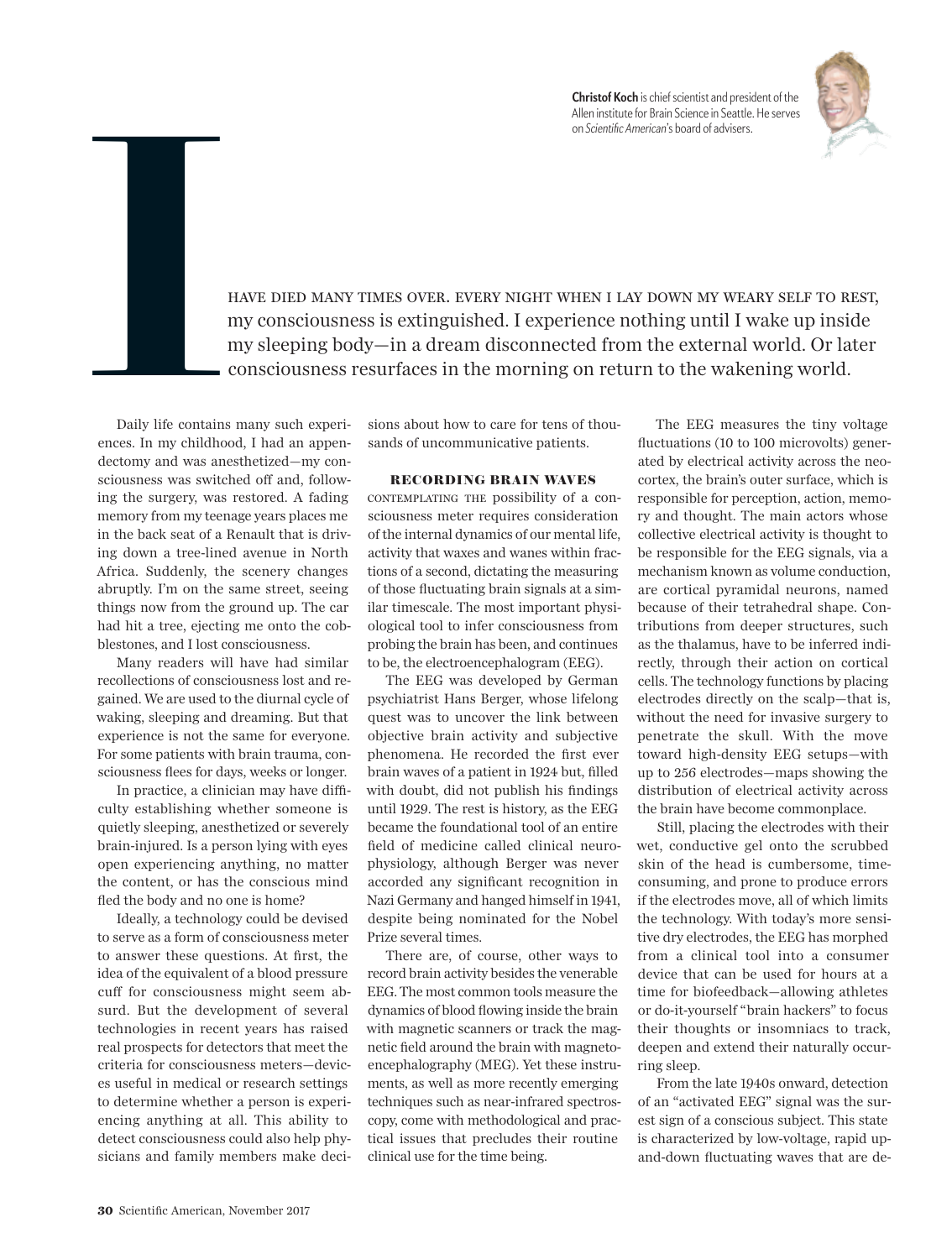synchronized rather than in lockstep across the skull. In general, as the EEG shifts to lower frequencies, consciousness is less likely to be present. Yet there are enough exceptions to this rule that it cannot serve as a general basis to diagnose absence or presence of consciousness in a given individual. Thus, scientists and clinicians alike have cast about for more reliable measures and have now found one based on a fundamental property of any conscious experience.

#### **INTO THE NETHERWORLD**

Before we come to that, we should consider why clinicians care about detecting consciousness in two distinct groups of patients (pediatric patients represent a different challenge that will not be addressed here). The first consists of adults with severe disorders of consciousness following traumatic brain injury, infections of the brain (encephalitis) or its surrounding protective layers (meningitis), stroke, or drug or alcohol intoxication. After surviving the initial insult, patients are stable but disabled and bedridden, unable to speak or signal their thoughts and intentions. With proper nursing care to avoid bedsores and infections, these patients can live for years.

In this first group, clinicians distinguish several subcategories. Patients in a vegetative state, which is better described by the less pejorative term "unresponsive wakefulness syndrome" (UWS), cycle in and out of sleep. Yet setting up a bedside communication channel—"if you hear me, squeeze my hand or move your eyes"—meets with failure. UWS patients do swallow, yawn, and open and move their eyes or head but not in a seemingly intentional manner. No willed actions are left—only brain stem reflexes, activity that controls basic processes such as breathing, sleep-wake transitions, heart rate, eye movements and pupillary responses. Terri Schiavo is a name many remember, a patient in Florida who, following cardiac arrest, was resuscitated and lingered for 15 years in UWS until her medically induced death in 2005. UWS patients are a modern phenomenon depending for

# Zapping and Zipping

In pursuit of a consciousness test, Silvia Casarotto of the University of Milan and her colleagues recruited 102 healthy subjects and 48 still responsive and awake brain-injured patients. Their brains were "zapped" with magnetic pulses (transcranial magnetic stimulation) in both conscious and unconscious states, and brain activity was detected with an EEG and analyzed with a data-compression algorithm—and so it was said to be "zipped." A value known as a perturbational complexity index (PCI) was calculated for the EEGs—and participants were also interviewed about their state of mind. It was determined that a conscious person exhibited at least one value above 0.31 (PCI\*), whereas unconscious subjects all had lower scores. Using this value, the zap-and-zip testing was then performed on patients with severe disorders of consciousness (*results not shown*), finding some individuals who appeared to be conscious.

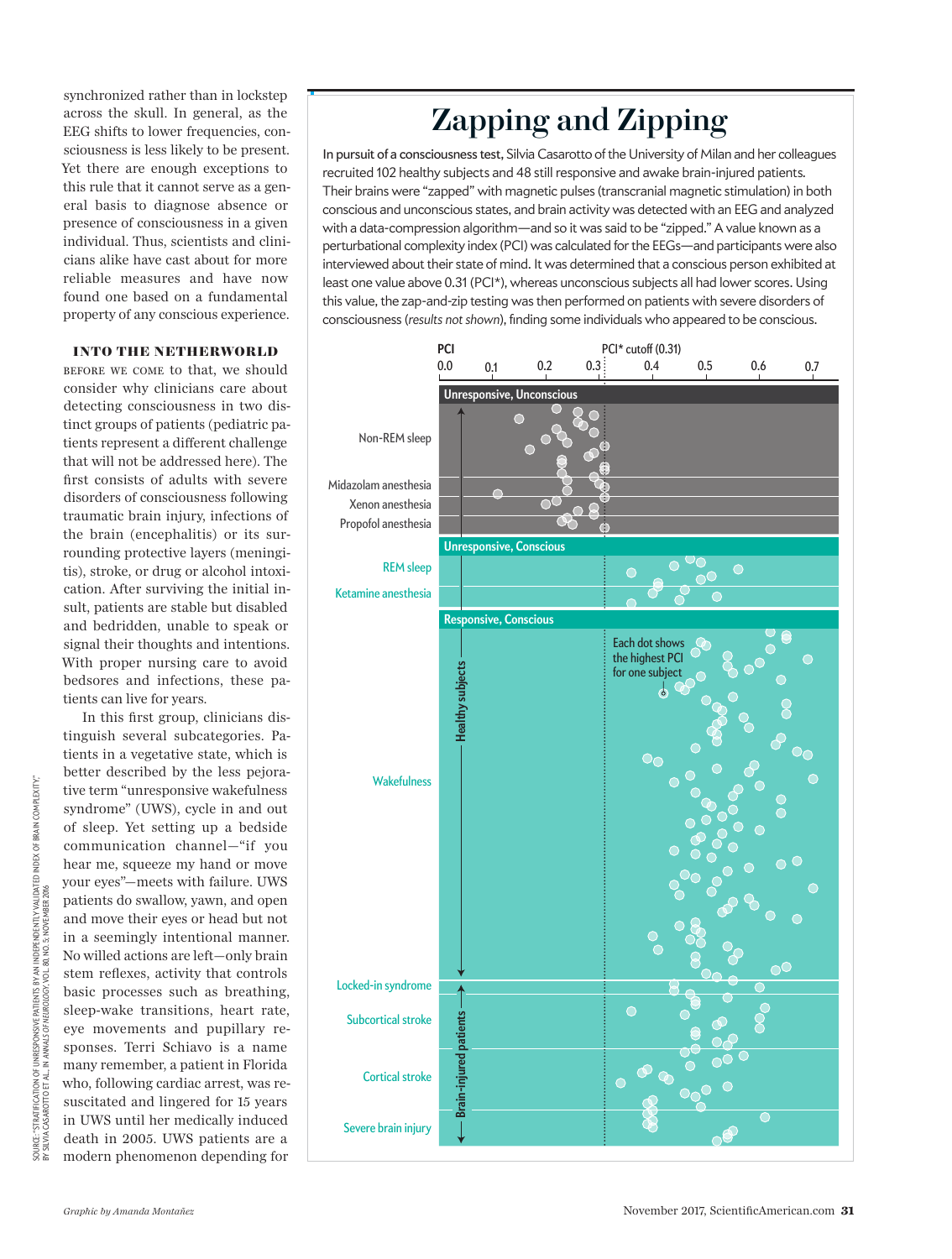their survival on the infrastructure of 911, emergency helicopters and advanced medical care. There are more than 10,000 such individuals in the U.S. alone, living in hospices or nursing homes or at home.

Whereas behavioral evidence is compatible with the notion that UWS patients do not experience anything, it is important to recall that "absence of evidence is not evidence of absence" and to give the patients the benefit of doubt. There is a diagnostic gray zone into which UWS patients fall as to the question of whether their injured brains are capable of experiencing pain, distress, anxiety, isolation, quiet resignation, a full-blown stream of thought—or perhaps just nothing. Some studies have suggested that 20 percent of UWS patients are conscious and are therefore misdiagnosed. To family and friends who may care for their loved one for years, knowing whether anybody is mentally there can make a dramatic difference.

The situation is less ambiguous for minimally conscious state (MCS) patients. Unable to speak, they can signal but often only in a sparse, minimal and erratic fashion, smiling or crying in appropriate emotional situations, vocalizing or gesturing on occasion, or tracking salient objects with their eyes. Here the assumption is that these patients do experience something, however minimal, at least some of the time.

The need to monitor consciousness also arises in a second, totally different set of patients who have a normal functioning brain—people like you and me who undergo invasive surgery for the usual host of ills, such as injuries, removing a cancerous growth, or fixing knees, hips and other body parts. Anesthesia eliminates pain and other conscious experiences, prevents mobility and stabilizes the autonomic nervous system, which controls breathing and other functions, for hours at a time.

Patients "go under" in the expectation that they will not wake up during surgery and that they will not have to contend with traumatic memories of intraoperative experiences that could haunt them for the rest of their lives. Unfortunately, this goal is not always met. Intraoperative recall, or "awareness under anesthesia," can occur in a small number of operations, estimated to be in the one per 1,000 range, in particular when patients are paralyzed during a procedure by an anesthesiologist to facilitate intubation and to prevent gross muscle movements. Given

that millions of Americans undergo surgical-level anesthesia every year, this tiny fraction translates into thousands of awakenings under anesthesia.

Existing EEG measures monitor depth of anesthesia during an operation. Yet none of the vast diversity of anesthetic agents work in a consistent manner across all patients, who range from neonates to the very elderly. What is needed is a tool that can reliably track the presence of consciousness in individual subjects across a large spectrum of normal and pathological conditions under both acute (anesthesia) and chronic conditions (the plight of neurologically impaired patients).

#### **THE NATURE OF CONSCIOUS EXPERIENCE**

TO DETECT consciousness, it is necessary to consider two essential characters of any subjective experience, no matter how mundane or exalted. First, by definition, any experience is different from all other experiences. It is specific to the moment and place it occurs. Each one is highly informative—take the unique visual richness associated with a mountain hike in the Rockies or another in the Cascade Range. Now combine these recollections with other sensory modalities, such as sounds and smells, emotions and memories. Each one is distinct in its own way. The second point is that each experience is seamless, integrated and holistic. You cannot separate the iconic percept of black smoke arising from the burning Twin Towers on a backdrop of blue sky into a half experience of the North Tower and another half experience of the South Tower.

The current most promising scientific theory of consciousness, which encompasses both of these ideas, is Integrated Information Theory (IIT). Devised by Giulio Tononi, a psychiatrist and neuroscientist at the University of Wisconsin– Madison, IIT emphasizes the differentiated and integrated aspect of any subjective experience and postulates that the mechanism supporting conscious experience in the human brain's neocortex must likewise incorporate these two attributes. To probe the extent to which these mechanisms are intact, Tononi, together with a team that included neurologist and neuroscientist Marcello Massimini, now at the University of Milan in Italy, devised an EEG-based method back in the early 2000s. It provides a very

crude approximation of IIT's formal calculus. The team verified its basic soundness by correctly discriminating between when six healthy volunteers were conscious but quietly resting with eyes closed and when they were deeply asleep and therefore unconscious.

The brain of a deep sleeper acts like a stunted, badly tuned bell. Whereas the initial amplitude of the EEG is larger than when the subject is awake, its duration is much shorter, and it does not reverberate across the cortex to connected regions. While neurons remain active in deep sleep, as evidenced by the strong response in a local brain region, integration has broken down. Little of the electrical activity found in an awake brain is present.

Although distinguishing the brain's response during a restful state from its response while sleeping may seem trivial, the method can be extended to the more difficult task of discriminating among a variety of brain states. Indeed, in the intervening years, Tononi, Massimini and 17 additional doctors and brain scientists tested the procedure in many more subjects. A paper summarizing this landmark study appeared last year in the peerreviewed literature.

The method zaps the brain by sending a single pulse of magnetic energy via an enclosed coil of wire held against the scalp, a method called transcranial magnetic stimulation, or TMS. This technique induces a brief electric current in the underlying cortical neurons, which, in turn, engage other neurons in a cascade that reverberates inside the head before the electrical surge dies out in a fraction of a second. Think of the brain as a large church bell and the TMS device as the clapper. Once struck, a well-cast bell will ring at its characteristic pitch for a considerable time, as does the brain. Its electrical activity is monitored by a high-density EEG cap worn by the patient. The EEG is averaged and displayed during the course of 200 TMS pulses, as if it were a movie unfolding in time.

In an awake brain, with intact connectivity, this monitoring of different areas in response to the probe shows a highly complex pattern over much of the cortex, activity that is neither totally predictable nor completely random—and is emblematic of what is meant by "complex."

The researchers estimate its complexity, the extent to which this response dif-